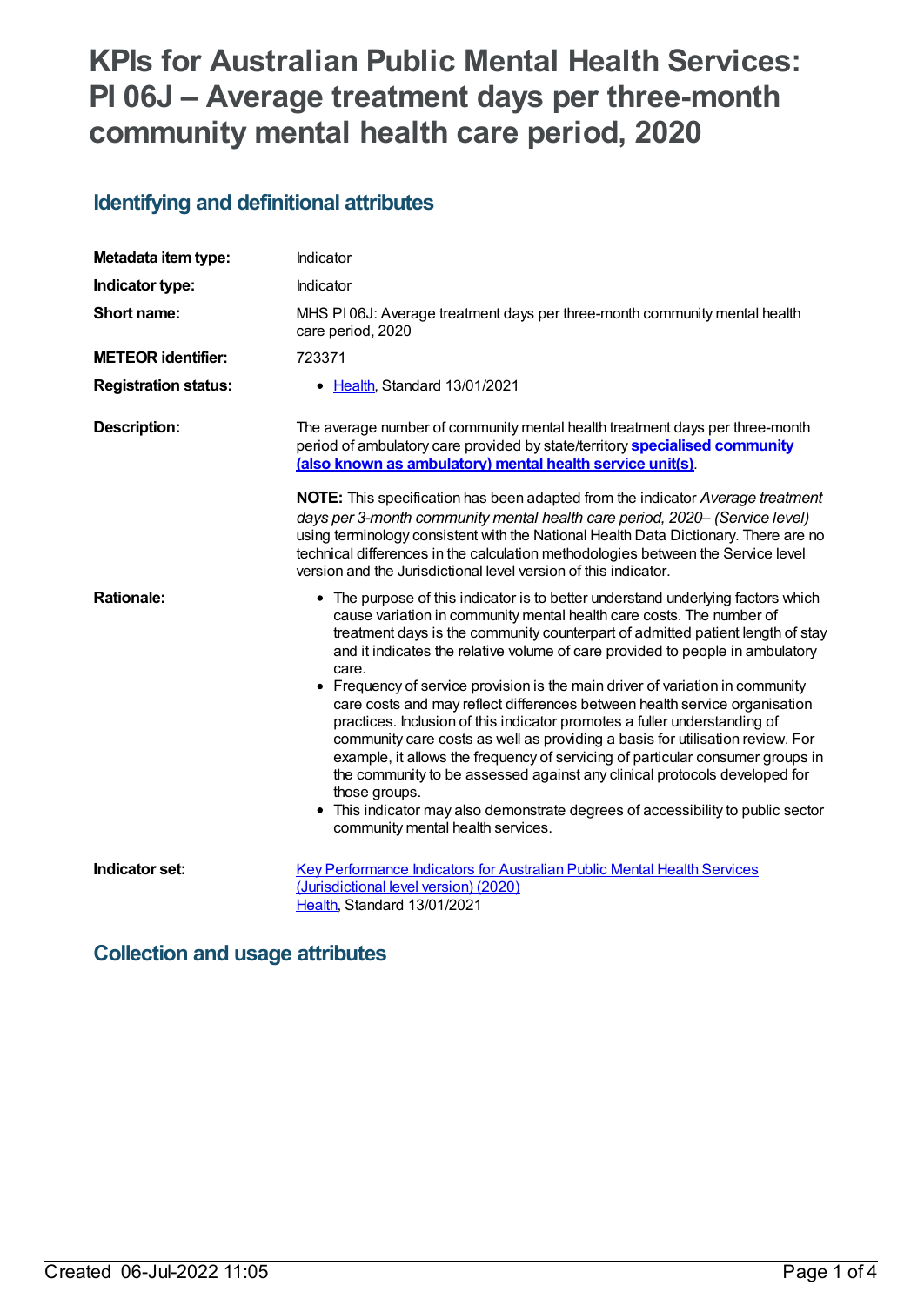| <b>Computation description:</b> | Coverage/Scope:                                                                                                                                                                                                                                                                                                                                                                                                                                                                    |
|---------------------------------|------------------------------------------------------------------------------------------------------------------------------------------------------------------------------------------------------------------------------------------------------------------------------------------------------------------------------------------------------------------------------------------------------------------------------------------------------------------------------------|
|                                 | State/territory specialised community mental health service unit(s) in scope for<br>reporting as defined by the Community mental health care National minimum data<br>set (NMDS).                                                                                                                                                                                                                                                                                                  |
|                                 | All community mental health care service activity (treatment days and statistical<br>episodes) associated with non-uniquely identified consumers is excluded.                                                                                                                                                                                                                                                                                                                      |
|                                 | Methodology:                                                                                                                                                                                                                                                                                                                                                                                                                                                                       |
|                                 | • Reference period for 2020 performance reporting: 2018-19<br>• For the purposes of this measure, community mental health care statistical<br>episodes consist of the following fixed three-monthly periods; January-March,<br>April-June, July-September, and October-December.                                                                                                                                                                                                   |
| <b>Computation:</b>             | Numerator + Denominator                                                                                                                                                                                                                                                                                                                                                                                                                                                            |
| <b>Numerator:</b>               | Number of community mental health care treatment days provided by<br>state/territory ambulatory mental health services within the reference period.                                                                                                                                                                                                                                                                                                                                |
| Numerator data elements:        | ∙Data Element / Data Set∙                                                                                                                                                                                                                                                                                                                                                                                                                                                          |
|                                 | Data Element                                                                                                                                                                                                                                                                                                                                                                                                                                                                       |
|                                 | Specialised mental health service—number of ambulatory treatment days                                                                                                                                                                                                                                                                                                                                                                                                              |
|                                 | <b>NMDS/DSS</b>                                                                                                                                                                                                                                                                                                                                                                                                                                                                    |
|                                 | (derived from) Community mental health care NMDS 2018-19                                                                                                                                                                                                                                                                                                                                                                                                                           |
|                                 | Data Element / Data Set                                                                                                                                                                                                                                                                                                                                                                                                                                                            |
|                                 | Person-unique identifier used indicator, yes/no code N                                                                                                                                                                                                                                                                                                                                                                                                                             |
|                                 | NMDS / DSS                                                                                                                                                                                                                                                                                                                                                                                                                                                                         |
|                                 | Community mental health care NMDS 2018-19                                                                                                                                                                                                                                                                                                                                                                                                                                          |
|                                 |                                                                                                                                                                                                                                                                                                                                                                                                                                                                                    |
| Denominator:                    | Number of community mental health care statistical episodes provided by<br>state/territory ambulatory mental health services within the reference period.                                                                                                                                                                                                                                                                                                                          |
| Denominator data                | Data Element / Data Set-                                                                                                                                                                                                                                                                                                                                                                                                                                                           |
| elements:                       | Data Element                                                                                                                                                                                                                                                                                                                                                                                                                                                                       |
|                                 | Specialised mental health service—number of statistical episodes treated by<br>ambulatory services                                                                                                                                                                                                                                                                                                                                                                                 |
|                                 | <b>NMDS/DSS</b>                                                                                                                                                                                                                                                                                                                                                                                                                                                                    |
|                                 | (derived from) Community mental health care NMDS 2018-19                                                                                                                                                                                                                                                                                                                                                                                                                           |
|                                 | Guide for use                                                                                                                                                                                                                                                                                                                                                                                                                                                                      |
|                                 | A community mental health care statistical episode is defined as a three-<br>month period of ambulatory care for a uniquely identifiable person where<br>the individual was under 'active care'. Active care is defined as one or more<br>treatment days in the period. Each uniquely identifiable person is counted<br>uniquely at the specialised mental health service organisation level, regardless<br>of the number of teams or community programs involved in his/her care. |
| Disaggregation:                 | Service variables: target population                                                                                                                                                                                                                                                                                                                                                                                                                                               |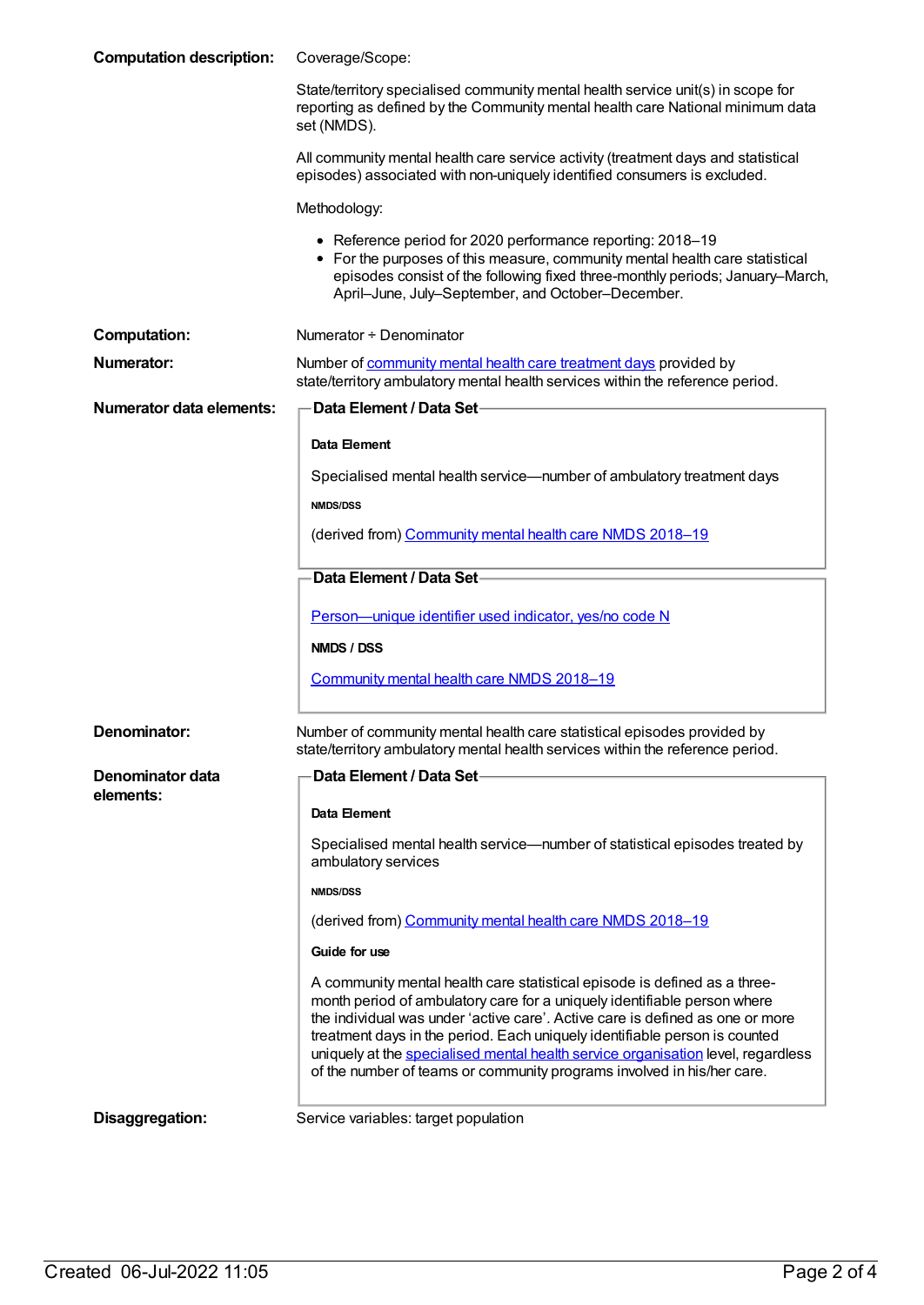| <b>Disaggregation data</b><br>elements: | <b>Data Element / Data Set-</b>                                                                                                                                                                                    |
|-----------------------------------------|--------------------------------------------------------------------------------------------------------------------------------------------------------------------------------------------------------------------|
|                                         | <u>Specialised mental health service—target population group, code N</u>                                                                                                                                           |
|                                         | NMDS / DSS                                                                                                                                                                                                         |
|                                         | <b>Community mental health care NMDS 2018-19</b>                                                                                                                                                                   |
|                                         |                                                                                                                                                                                                                    |
| Comments:                               | For this indicator, 'public sector community mental health services' refers to<br>specialised mental health services, provided as a public service, managed or<br>funded by state or territory health authorities. |

#### **Representational attributes**

| <b>Representation class:</b> | Mean (average)          |
|------------------------------|-------------------------|
| Data type:                   | Real                    |
| Unit of measure:             | Time (e.g. days, hours) |
| Format:                      | N[NN].N                 |
|                              |                         |

#### **Indicator conceptual framework**

| <b>Framework and</b> | <b>Efficiency and sustainability</b> |
|----------------------|--------------------------------------|
| dimensions:          |                                      |

## **Accountability attributes**

| <b>Benchmark:</b>                                  | State/territory level                                                                                                                                                                                                              |
|----------------------------------------------------|------------------------------------------------------------------------------------------------------------------------------------------------------------------------------------------------------------------------------------|
| Further data development /<br>collection required: | Methodology to collect multifaceted levels of service usage, such as intensity and<br>complexity issues and the impact on contact duration, is needed in order to<br>improve cost modelling and efficiency measurement in general. |
|                                                    | Accurate reporting at levels above that of mental health service organisation<br>requires unique state-wide patient identifiers that are not currently available in all<br>jurisdictions.                                          |
|                                                    | The indicator can be accurately constructed using the Community mental health<br>care NMDS.                                                                                                                                        |
| Other issues caveats:                              | Casemix adjustment is needed to interpret variation between organisations to<br>distinguish consumer and provider factors. Longer term a methodology for casemix<br>adjustment is required.                                        |
|                                                    | Further development of national funding models, including episode-based or<br>casemix models, will enable more meaningful measurement than the arbitrary<br>three-month period used in this indicator.                             |

#### **Source and reference attributes**

| <b>Submitting organisation:</b> | Australian Institute of Health and Welfare on behalf of the National Mental Health<br>Performance Subcommittee                                                           |
|---------------------------------|--------------------------------------------------------------------------------------------------------------------------------------------------------------------------|
| Reference documents:            | National Mental Health Performance Subcommittee (NMHPSC) 2013. Key<br>Performance Indicators for Australian Public Mental Health Services, 3rd edn.<br>Canberra: NMHPSC. |

## **Relational attributes**